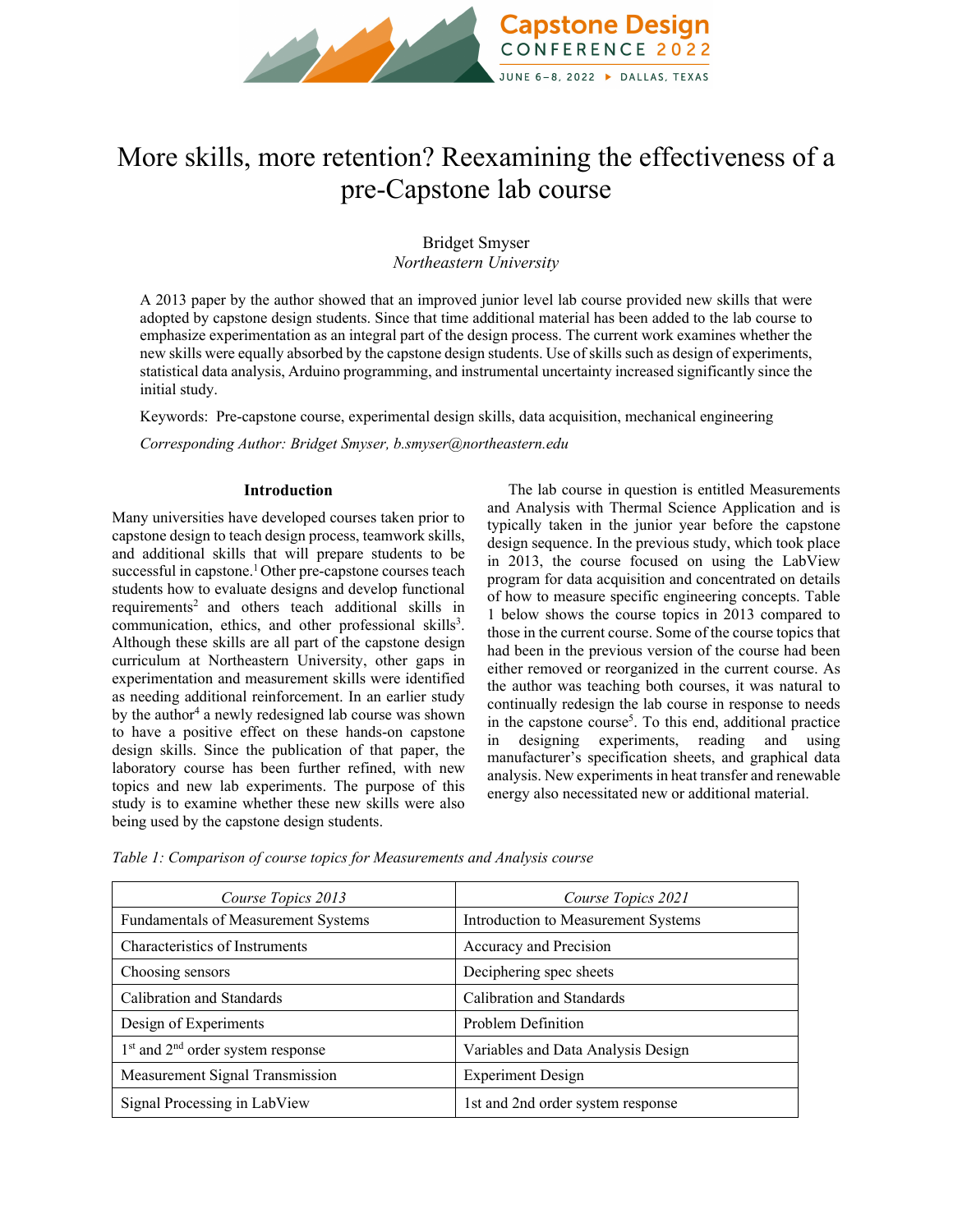| Data Analysis                                      | <b>Electrical Signals</b>                |  |  |
|----------------------------------------------------|------------------------------------------|--|--|
| Uncertainty                                        | Data Acquisition                         |  |  |
| Temperature                                        | Data Analysis                            |  |  |
| Pressure                                           | Uncertainty                              |  |  |
| Wind speed measurement                             | Curve Fitting and Regression Analysis    |  |  |
| Fluid flow measurement                             | <b>Temperature Measurements</b>          |  |  |
| Strain                                             | Thermodynamics Measurements              |  |  |
| Power and Electrical Measurements                  | <b>Heat Transfer Measurements</b>        |  |  |
| Acceleration, Load and Vibration                   | <b>Pressure Measurements</b>             |  |  |
| Predicting outcomes using theoretical calculations | Air flow Measurements                    |  |  |
| LabView                                            | Wind Tunnels and Wind Power              |  |  |
| Length and distance                                | Pipe/ Fluid Flow Measurements            |  |  |
| Rotational Measurement                             | Strain/Load Measurement                  |  |  |
| Mass, Force, and Torque                            | Mechanical Power Measurement             |  |  |
| <b>Communicating Results</b>                       | Displacement, Velocity, and Acceleration |  |  |
|                                                    | <b>Smartphone Sensors</b>                |  |  |
|                                                    | <b>Communicating Results</b>             |  |  |
|                                                    | Arduino                                  |  |  |

## **Methods**

Reports from three recent capstone terms were examined to look for evidence of use of information taught or emphasized in Measurements and Analysis. For topics specific to certain types of measurements, such as measuring temperature or pressure, a topic was noted if it was used in a significant way during experimentation or as an integral sensor in their prototype. For topics such as data analysis, statistical calculations, and graphical data analysis were considered demonstration of this skill, but a simple pie chart showing the demographics of a survey population was not counted. Skills in experimental design were counted if they demonstrated a distinct experimental testing plan, rather than simple 'quick and dirty' experiments that showed no evidence of planning. Multiple instances of the same skill were only counted once for a particular group. Both the number of skills used per group and the number of groups who used a particular skill were totaled.

## **Results and Discussion**

Table 2 shows the percentage of teams in each term that demonstrated each skill. Skills that were not common to both versions of the course were removed from the list, and skills were aligned to compare common topics more easily. The skills in 'Communicating Results' and 'Problem Definition' were removed from the table as all capstone teams are required to perform these tasks as part of the course. The Fall 2019 lab course had all but 2 labs in common with the Spring 2013 version of the course, although the lab details have been updated and refined over the years. In Fall 2020 and Spring 2021 the lab class was operated in a hybrid mode due to the COVID pandemic. On campus students were grouped with remote students who experimented at home with kits provided by the college. To convert the labs to experiments that could be done at home, the course and the experiments were substantially redesigned. This allowed for additional practice in experimental design, statistical data analysis, and heat transfer related measurements.

Some topics, such as the fundamentals of measurements systems, were not seen in any of the reports. It is also acknowledged that some topics were grouped together in some course offerings and dealt with separately in others. However, some skills which were previously weak in the capstone design course have shown some improvement between 2013 and 2021. Calibration and the use of published standards increased from a low of 21% of the teams to 55% of the teams in Fall 2021. Design of experiments showed up in less than half of the reports prior to the current study, while after the course improvements all terms had more than 50% of the teams demonstrate a clear and deliberate design of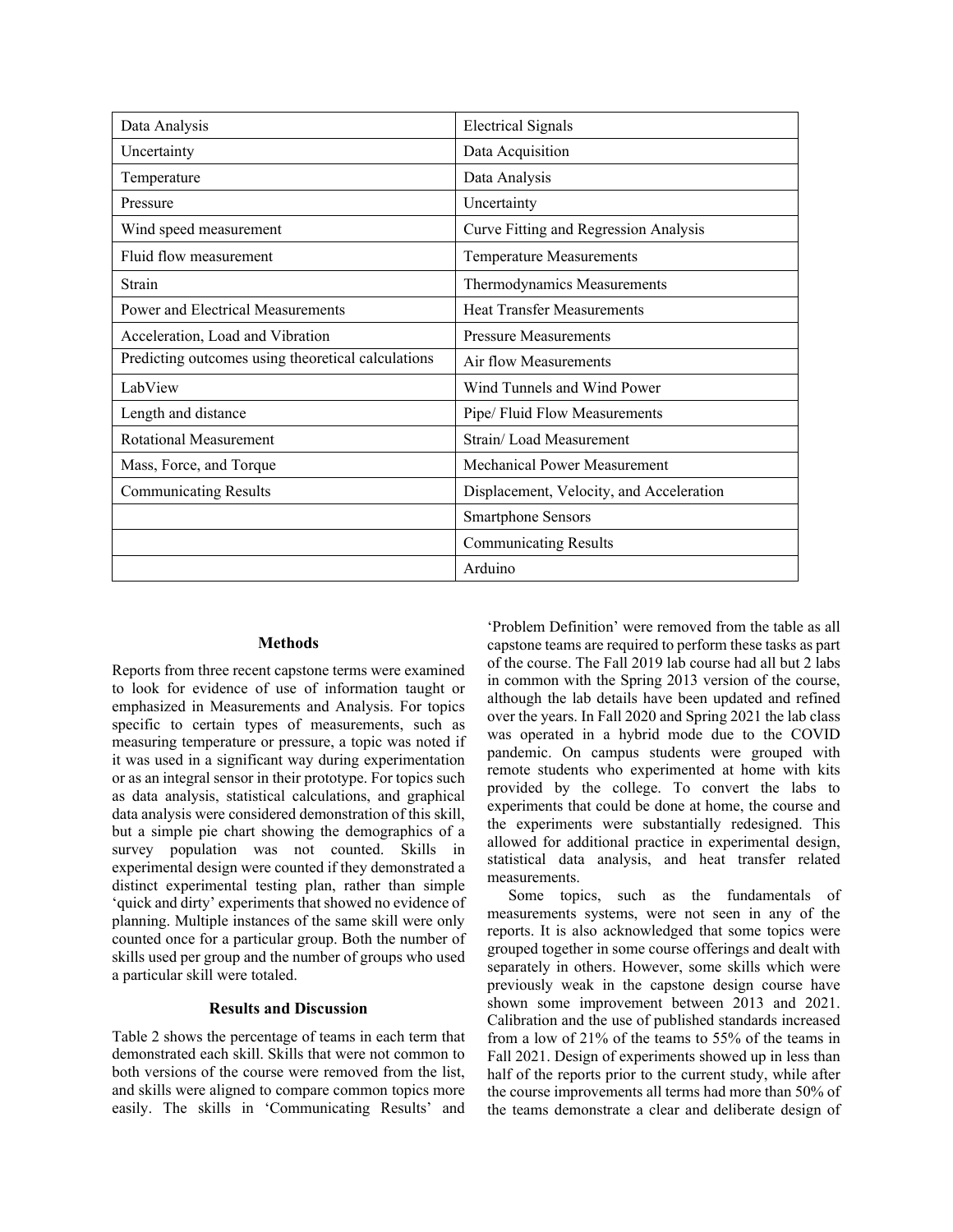experiments methodology. This was particularly encouraging, as the capstone course had previously struggled with 'tinkering' and quick and unsystematic testing, rather than an organized approach to design validation.

Another interesting observation pertained to data acquisition and sensor control. From Spring 2013 to Fall 2019, the course used the LabView program and the Vernier SensorDAQ hardware to acquire data from various sensors. The students generally disliked this, as the lab course was the only place where LabView was taught, and there was not enough course time devoted to teaching students how to use the program. Attempts were made to provide additional information by using videos outside of class time, however students still struggled to master LabView. Subsequently, few capstone teams used LabView in their projects. When it was necessary to redesign the course to allow for at home experimentation, it was taken as an opportunity to replace LabView. Engineering students take a common First Year Engineering cornerstone course, during which they learn to use and program Arduino hardware. Since most students still had their Arduino kit from cornerstone, and many expressed interest in additional practice with this platform, it seemed natural to switch to Arduino for sensor control and data acquisition. The more recent course offerings had larger percentages of teams using Arduino. Although more teams used Arduino in Fall 2019, prior to the switch from LabView, many teams used Raspberry Pi hardware since Arduino was not able to handle their data acquisition and control needs. Prior to Fall 2019, students weren't using LabView, but were also not using many sophisticated sensors and electronics of any sort. Familiarity and additional practice with Arduino sensors and control appears to provide students with additional confidence in designing experimental setups and using a variety of sensors.

#### **Conclusions**

Capstone projects at Northeastern University have become increasingly sophisticated in the past several years. As projects become more complex and demanding, students need skills in selecting and designing with sensors. They also need to see experimentation as an integral part of the design process, rather than something to do in a rush during the last week of term. By specifically tailoring the required junior year lab course to the needs of capstone design, it is possible for students to learn and retain skills in experimental design. This allows for more organized and robust validation testing, leading to more successful physical prototypes.

### **References**

1. Pettiford, Carl. "3-course capstone sequence." In 2014 Capstone Design Conference Proceedings, pp. 2-4. 2014..

2. Morkos, Beshoy, Shraddha Joshi, and Joshua D. Summers. "Investigating the impact of requirements elicitation and evolution on course performance in a precapstone design course." Journal of Engineering Design 30, no. 4-5 (2019): 155-179.

3. Rogers, Peter, Jacob T. Allenstein, Clifford A. Whitfield, and Bob Rhoads. "Examining the impacts of a multidisciplinary engineering capstone design program." In 2013 ASEE Annual Conference & Exposition, pp. 23- 560. 2013.

4. G. J. Kowalski and B. M. Smyser, "Examining Skill Retention From a Redesigned Laboratory Course to Capstone Design Sequence", presented at American Society for Engineering Education, 2013 Annual Conference and Exposition, Atlanta, Georgia, June 23- 26, 2013

5. Smyser, B.M., "Make it Better: Using Student Feedback for Continuous Lab Improvement", 3rd Annual Conference for Advancing Evidence-Based Teaching, Northeastern University Center for Advancing Teaching and Learning Through Research, 2017